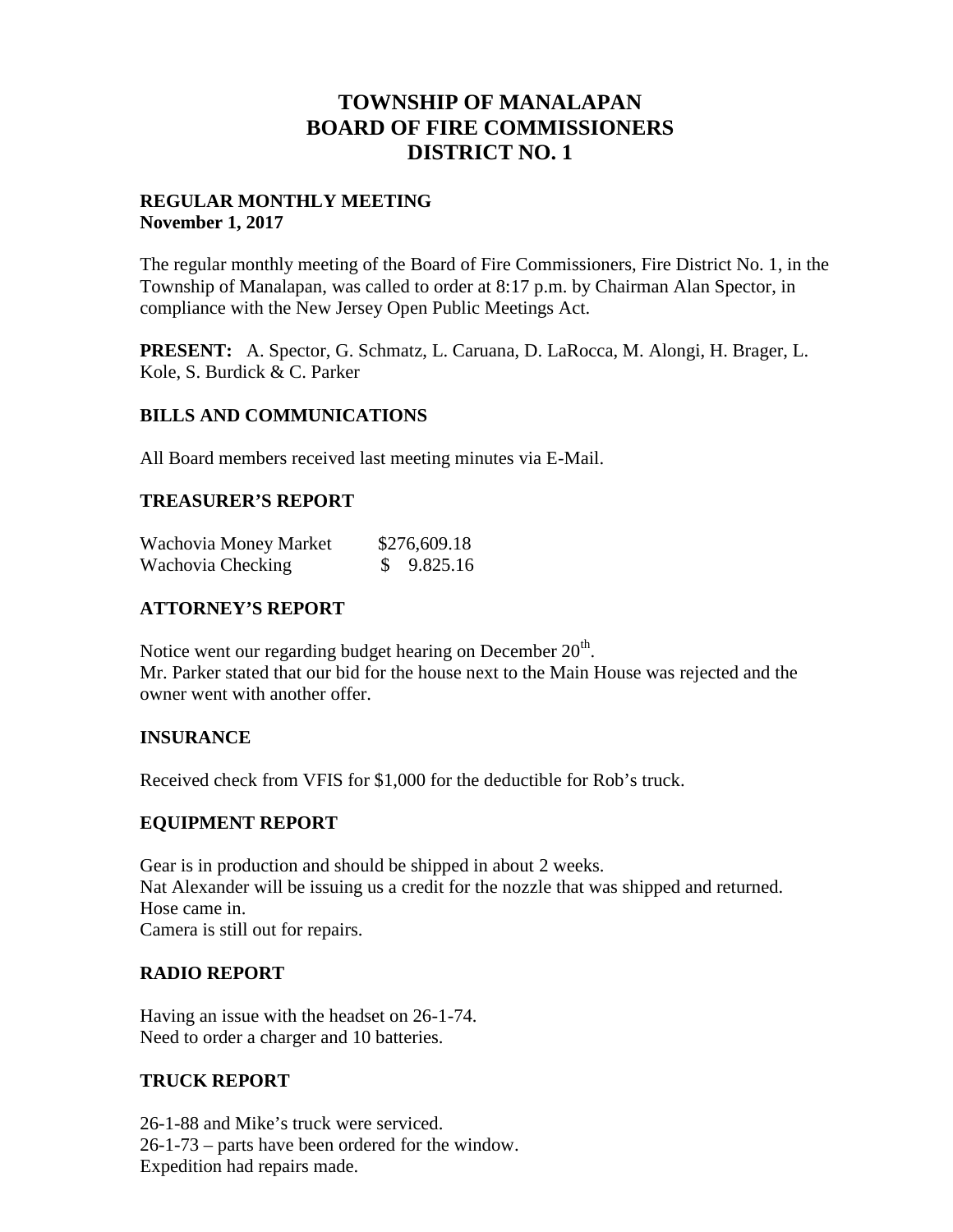### **CHIEF'S REPORT**

65 calls for the month of October.

## **ASSOCIATION REPORT**

Donations are starting to come in from the mailing. Audit is still ongoing; asked for a few more items.

#### **TRUSTEES' REPORT**

No report.

### **OLD BUSINESS**

See attached.

#### **NEW BUSINESS**

Commissioner Schmatz made a motion to pay all vouchers; this was seconded by Commissioner Caruana. All voted aye.

Commissioner Schmatz made a motion not to exceed \$500 to purchase EMS supplies and a defib battery; this was seconded by Commissioner Caruana. All voted aye.

Commissioner LaRocca made a motion not to exceed \$750 to purchase a new Class A uniform for Mike Alongi and to purchase gold stripes for other Class A uniforms; this was seconded by Commissioner Schmatz. All voted aye.

Sprinklers will be shut down next week.

Commissioner Spector made a motion for \$162 to Motorola to purchase 1 charger and 10 batteries; this was seconded by Commissioner Schmatz. All voted aye.

Commissioner Schmatz made a motion for \$450 for a backflow preventer for the sprinkler system; this was seconded by Commissioner LaRocca. All voted aye.

Commissioner LaRocca made a motion not to exceed \$2,700 to have lights installed on the new pickup truck; this was seconded by Commissioner Caruana. All voted aye.

Commissioner Spector made a motion not to exceed \$6,500 to have Fire & Safety install Holmatro tools on 26-1-80; this was seconded by Commissioner Caruana. All voted aye.

Commissioner Spector made a Resolution introducing the 2018 Budget; this was seconded by Commissioner Schmatz. All voted aye.

Meeting opened to the public at 8:55 P.M.

A motion was made by Commissioner Spector to adjourn; it was seconded by Commissioner Schmatz and all voted aye.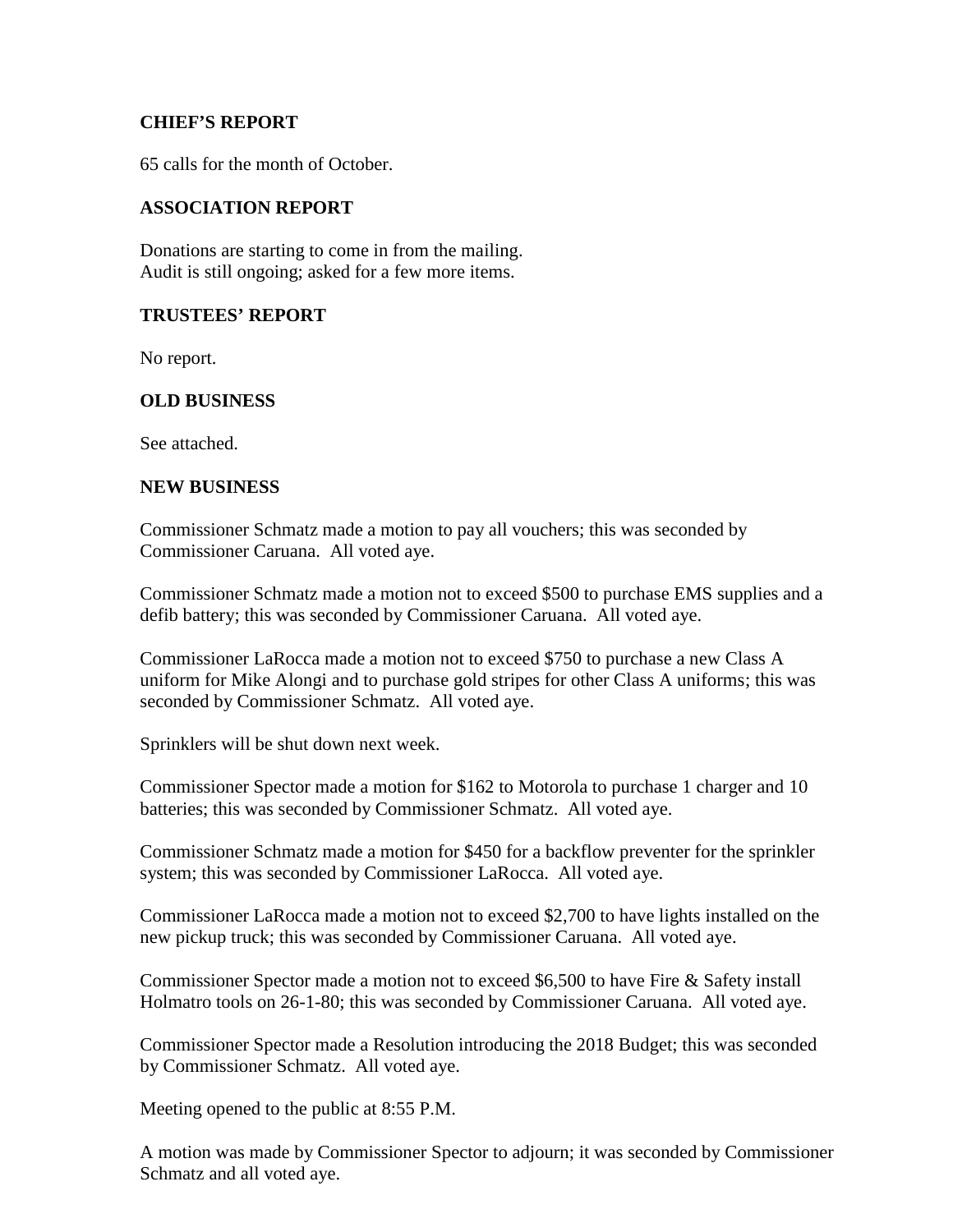Meeting adjourned at 8:57 P.M.

Respectfully submitted, George Schmatz, Treasurer